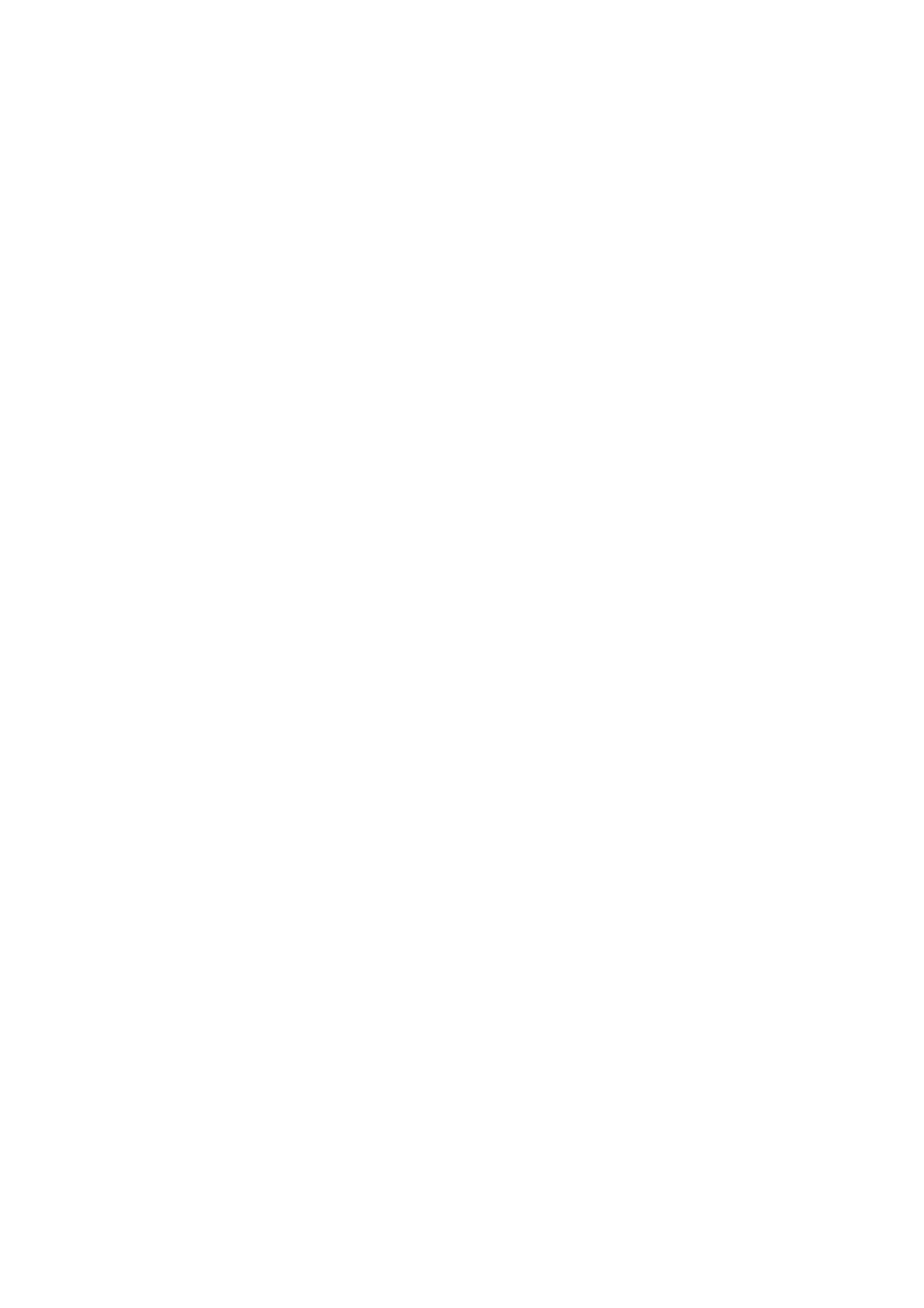# **CONTENTS**

| 1                       | CREATING THE TIMETABLES THAT DETERMINE CAPACITY PROVISION IS A COMPLEX |  |
|-------------------------|------------------------------------------------------------------------|--|
| $2^{\circ}$             |                                                                        |  |
| $\mathbf{3}$            |                                                                        |  |
| $\overline{\mathbf{4}}$ |                                                                        |  |
| 5                       |                                                                        |  |
|                         |                                                                        |  |
|                         |                                                                        |  |
|                         |                                                                        |  |
|                         |                                                                        |  |

# FIGURES

Figure 5.1 Assessed post-2019 Capacity Pressures on North-South Main Lines 19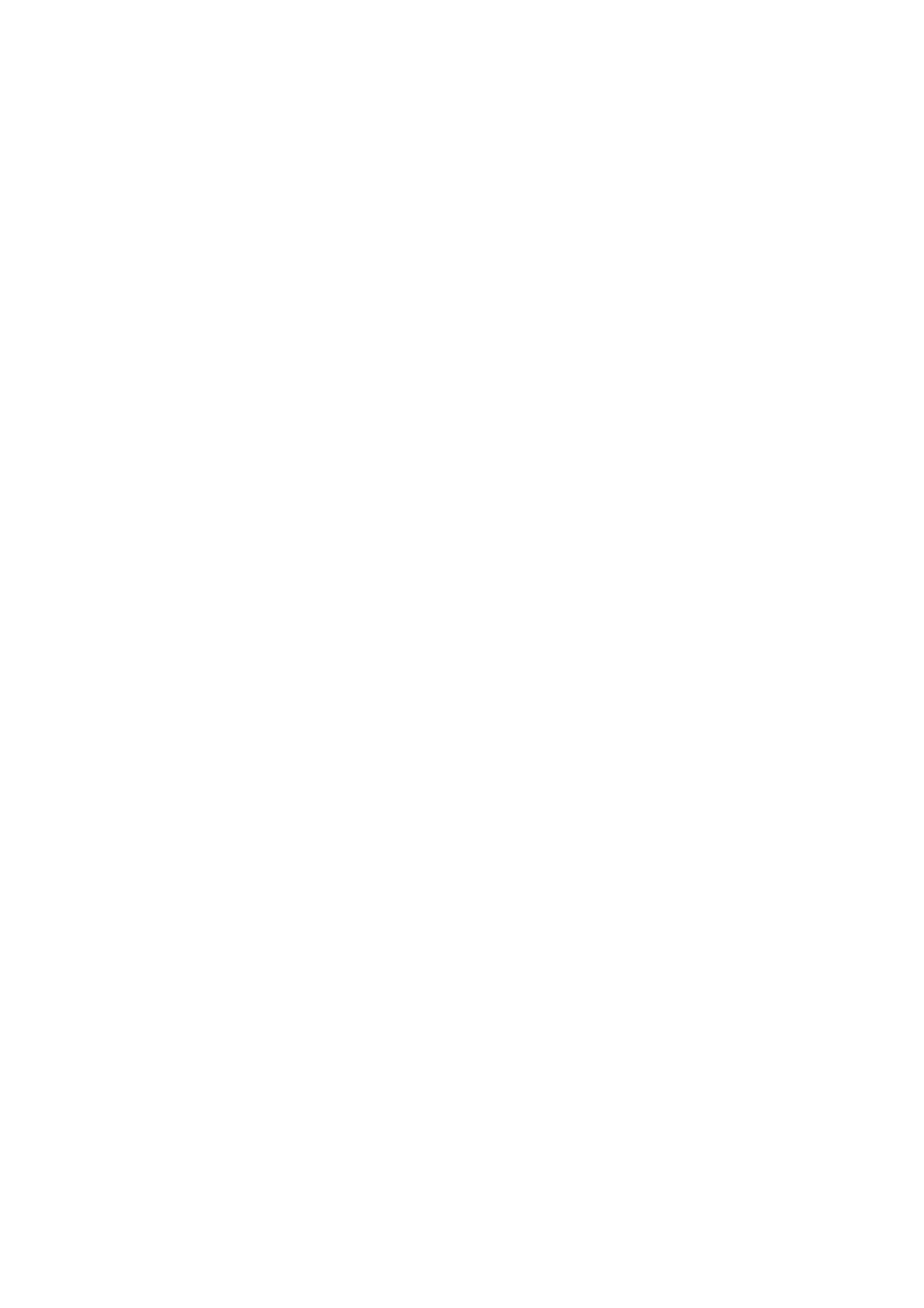### Summary

- 1. This note assesses the capacity of the North-South Rail Lines in the UK from the perspective of how easy it would be to add more trains, whether intercity, regional, commuter or freight on to these routes. It presents a diagram which illustrates, at a strategic level, the main areas of congestion and of train-train conflicts at key junctions on the three main routes: the West Coast, Midland and East Coast Main Lines. The potentially available capacity on the routes is shown in a straightforward 'traffic light' format.
- 2. The report concludes that, although there is capacity for more trains on some sections of these routes, it cannot practicably be realised without making significant changes to existing services. This is because the constraint on timetable development on these lines is not 'plain line capacity' per se but the capacity limitations imposed by termini, key flat crossings (where one railway line crosses another), the number of sections of route with reduced numbers of tracks and, more particularly, the way these interact with each other.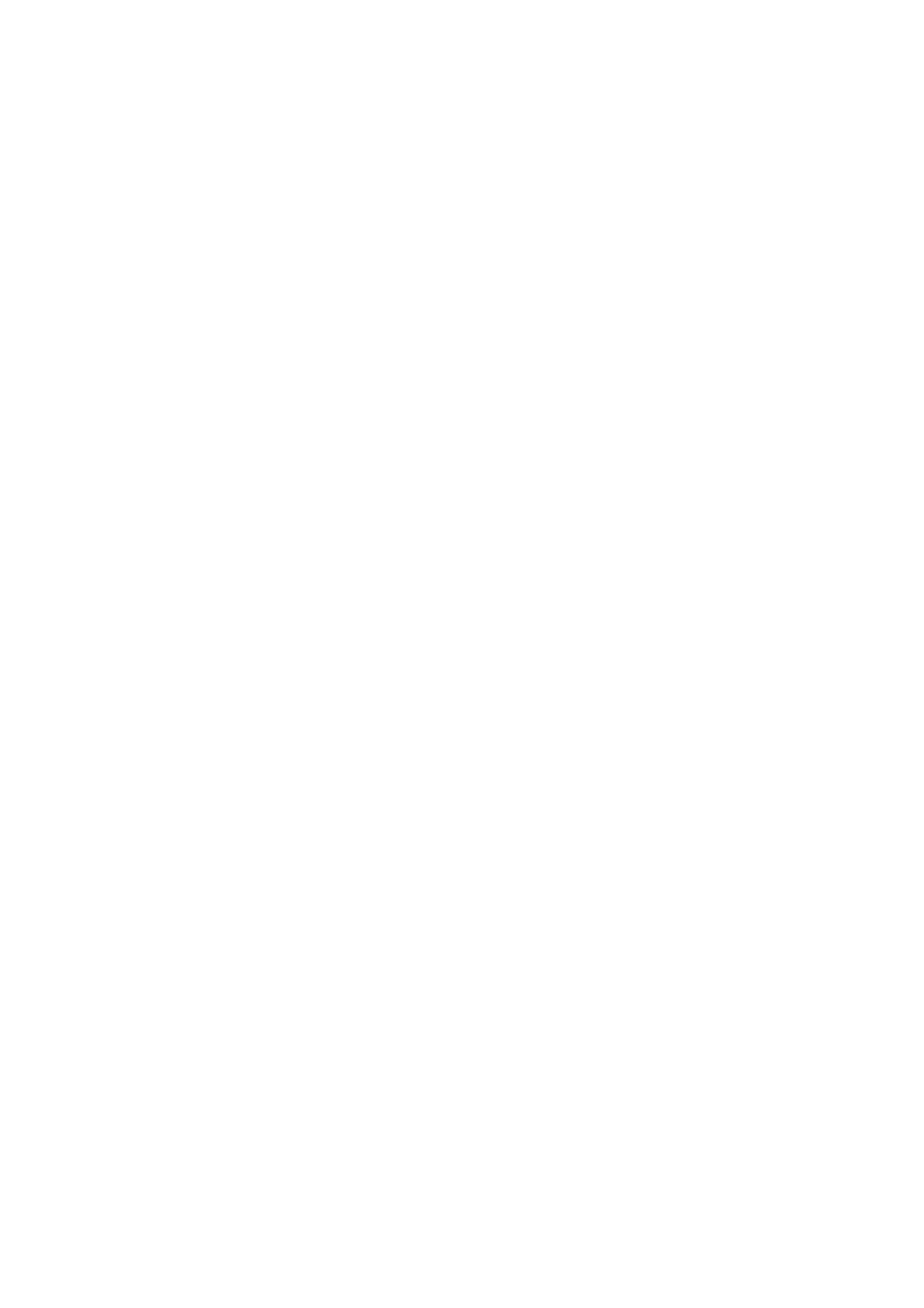# 1 Creating the Timetables that Determine Capacity Provision is a Complex Issue

- 1.1 For an additional path to be commercially useful means that capacity needs to be identified, at an acceptable journey time, for a train at each of:
	- **I** its origin station
	- I along its route
	- **I** across key junctions; and
	- I at its destination station
- 1.2 On today's busy railway, with passenger train-mileage up by 40% since 1997, this is a major challenge.
- 1.3 There is no standard, agreed measure of the main line capacity of the UK's rail system. This is largely because of the range of traffic types that use the network (especially their different speeds), their physical characteristics and historical development of timetables (in particular the presumption that once a passenger train has been granted a path, it is hard to alter its timings). The consequence is that a simple headline measures such as 'paths per hour' only have limited relevance to practical timetable construction. Instead, capacity assessments are made based on judgements on how different types of trains, for example with top speeds of 125mph and 90mph, can best be fitted together. The aim is to produce an overall timetable that meets peak loading demands within parameters set for franchised train operators; offers commercially attractive journey times; provides for suitable connections to be made between different services and without significant interactions between trains that could harm train performance. The dense nature of traffic on the West and East Coast mainlines in today's timetable is widely thought to be a major reason why their train performance has plateaued in the mid-80% range in PPM terms.
- 1.4 The main factors that affect the number and type of trains that can be operated on any route section are:
	- I Signalling system capability, particularly the signal headway (in summary terms, the practical minimum timing of successive trains such that they each pass any given signal when it is showing green).
	- I Train speeds, together with acceleration & de-acceleration characteristics: operating trains on main lines with different speeds quickly consumes route capacity. Between Coventry and Birmingham International, a stopping train takes 6 minutes longer than an intercity Pendolino train and hence consumes 3 paths at 3 min headway. As well the as the speed of the train, the rate at which it can speed up and slow down also affects the amount of capacity it requires. The mix of train types (Intercity, commuter and freight) is therefore a very important factor: this is particularly clear on the gradients at the North end of the West Coast Main Line between Preston and Glasgow where diesel hauled freight services (with maximum speeds of 60 or 75mph, and in practice lower speeds because of lengthy gradients) interact with fast London/Birmingham-Glasgow trains travelling at 125mph. Because they have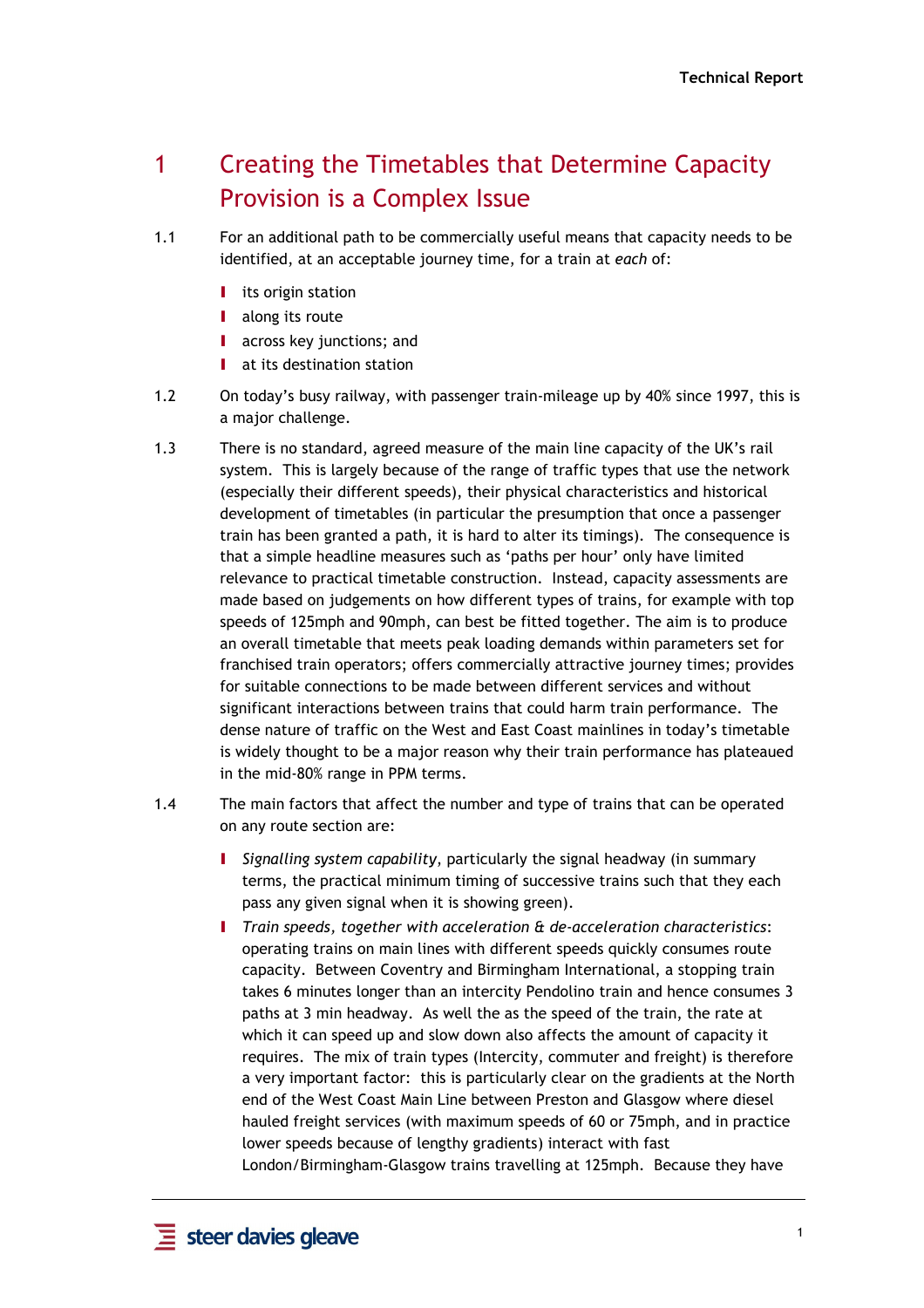less installed power, diesel hauled trains take longer to climb the gradients than electric trains.

- I Infrastructure characteristics, for example main line trains sometimes have to slow down where there are speed restrictions for tunnels and curves.
- I Stations and termini, particularly where trains 'turn round', often pose constraints. Minimum turnround times are needed to service trains and so that a train going out can leave on time even if an inbound service is delayed. This causes significant constraints on platform use, for example at King's Cross. Stations along routes can also pose constraints, if there an insufficient platforms available. For example, until Reading station was rebuilt all fast trains from London had to call at just one platform meaning that, were there any delay in the train departing to head West, a queue of other Westbound trains could easily form leading to substantial consequential delay. In future, Reading will have two platforms for westbound trains.
- I Likewise, junctions pose constraints particularly where speed has to be reduced to safely negotiate them or where they are not grade-separated meaning that traffic in the other direction has to be timetabled to permit a 'crossing move' over the junction. The UK network still has many non-grade separated junctions on mainlines, whereas the Continental networks, many of which had to completely rebuilt after the war, often have full grade separation introduced at that time. Freight requires access to/from freight terminals and freight loops, and the entry/exit arrangements generally require low operating speeds which can erode main line capacity.
- **I** Regular interval timetables are popular with passengers and make the railway easier to operate hour-to-hour by avoiding the need for very different operating patterns each hour, but the main lines link with each other at places and link together conurbations which may each have their own locally specified regular interval pattern. Repeating sequences of typically 15, 20, 30 or 60 minutes are used, but some 'white space' has to be left in the timetables between the building blocks this creates with a repeating pattern of (say) 15 minute services. The unused time provided for by 'white space' allows a 'firebreak' in case of late running. In addition, there can be practical problems in weaving together, for example, routes with signal headways of six minutes with a 15 minute repeating sequence meaning that not all of the theoretical capacity of a route can be used.
- **I** Different demand patterns in the peaks as opposed to off-peaks also impose some constraints. In the peaks, demand increases and it is often necessary to adapt a regular interval off peak timetable to provide sufficient capacity. Whereas in the off peak, a semi-fast train calling at five or six stations before its terminus might not fill to capacity, in peak hours it might be oversubscribed. It may then be necessary to have a number of trains that serve a sub-set of the places served, 'skipping' some intermediate calls in a bespoke pattern that creates attractive journey times and avoids overloading of individual trains. One way of achieving this is to put more intermediate calls into what would otherwise be fast trains, but this may further erode line capacity.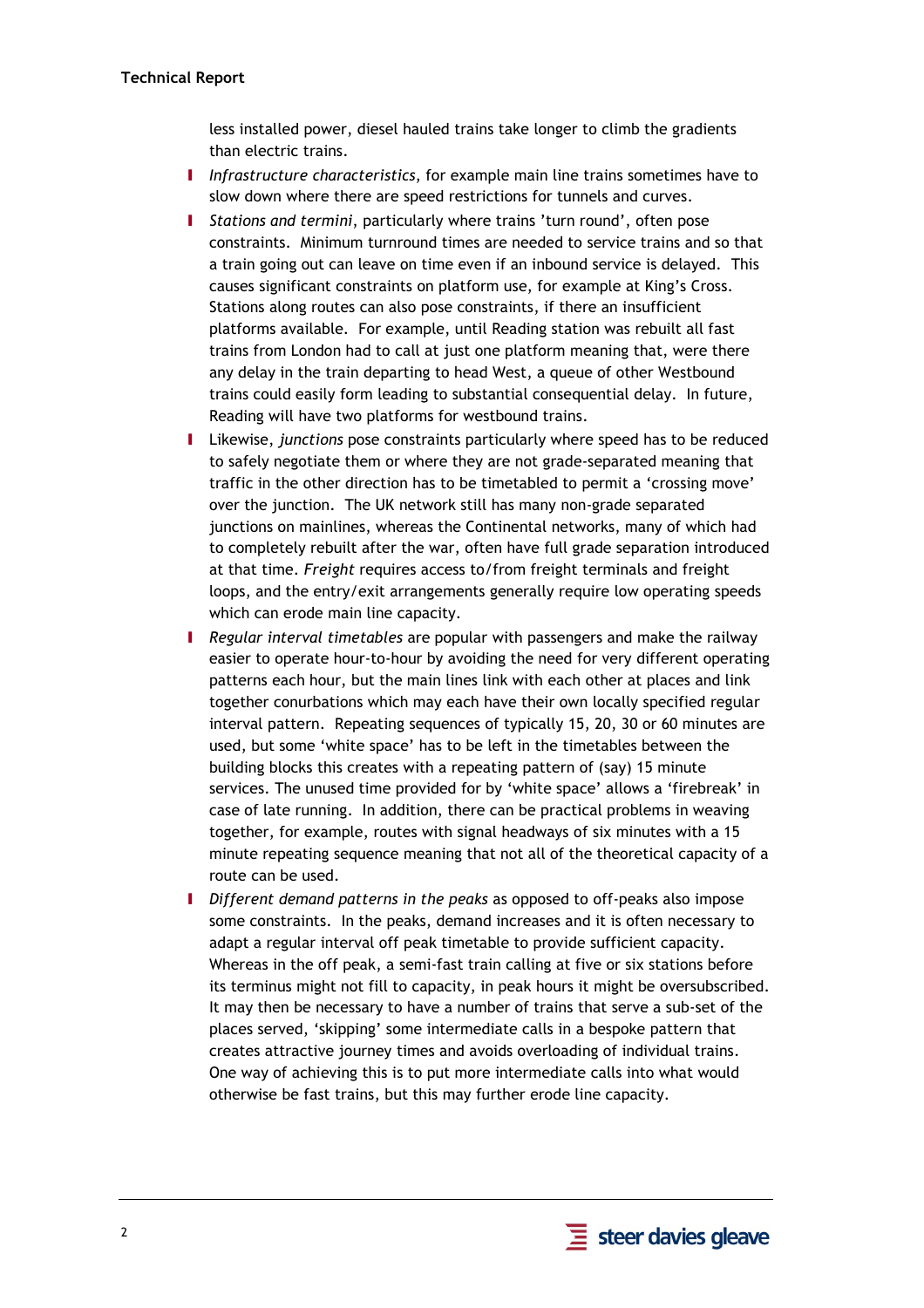- 1.5 When it comes to a route such as the West Coast Main line, these complexities can prove irreconcilable when a service enhancement is contemplated. This was the case with the West Coast Upgrade which was to progress under a track access supplementary agreement entered into by Virgin Train and Railtrack in 1998 which protected the rights of all train service operators, added specific additional paths for freight at the behest of the Rail Regulator as well as an enhanced service for Virgin Trains. Despite planned network enhancements, Railtrack could not devise a timetable that met all of the pre-existing access rights (which are held under contract by a significant number of train operating companies in the case of this route).
- 1.6 Capacity allocation is both complex and open to detailed scrutiny. Regional and local stakeholders have an obvious interest in the decision-making process, culminating in decisions that the Office of Rail Regulation (ORR) makes balancing its various statutory duties. Funders (DfT, Transport Scotland, TfL and so on) have their own perspective, including a need to scrutinise the value for money consequences of decisions taken. There are also 'open access' passenger train service providers to be considered.
- 1.7 A common situation is one in which train operators have existing access rights of various kinds, but overall capacity utilisation could be increased if they altered them for example by shifting departure times by a few minutes or accepting slower running times. The 2008 West Coast timetable was the result of train operators across the route, working with local and regional stakeholders, accepting a range of changes in order to permit a high frequency, high speed mainline service on the route. This was a particular feature in Manchester, where a number of 'cross-Manchester' routes had to be separated in order to provide capacity for the increase from two to three fast intercity trains per hour into Piccadilly Station.
- 1.8 More strategically, the need to fit with timetables on other trunk routes, such as the Bristol – Birmingham – Leeds corridor, and regional services, such as the local services at Birmingham, Manchester, Glasgow, Leeds and Edinburgh, all affect the timetable set for the West Coast Main Line (and an equivalent set of wider services in the cases of the Midland and East Coast Main Lines).<sup>1</sup>

 $\overline{a}$ 

<sup>&</sup>lt;sup>1</sup> Even Switzerland's taktfahrplan, the best known regular interval timetable in the world, necessarily doesn't quite fit together where two or more routes, with different patterns, meet up, such as at Visp/Brig.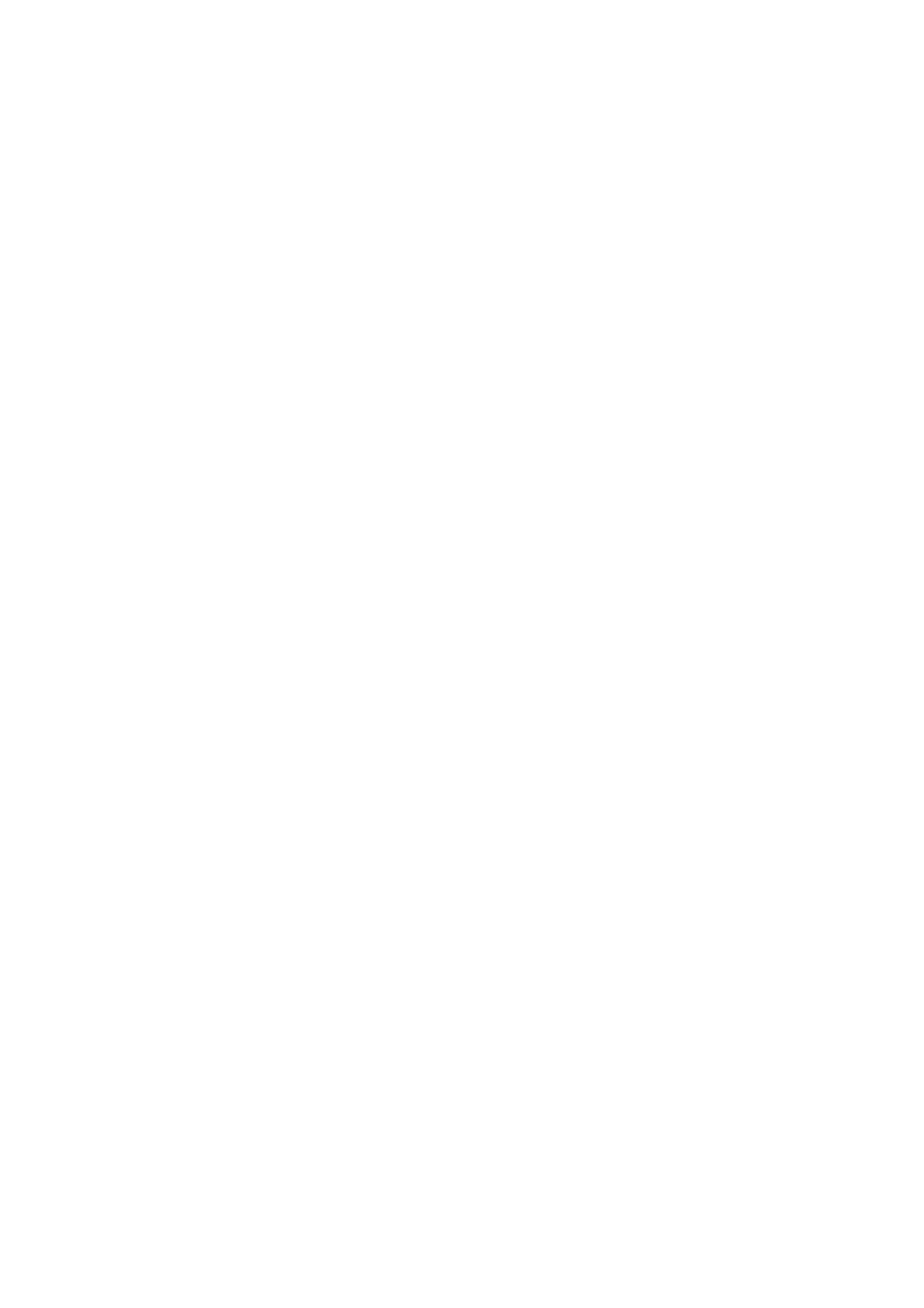## 2 European Comparisons

- 2.1 Capacity is a particularly important issue in the UK primarily because the strategic approach to rail development adopted since the 1960s has been to fit more trains on existing routes, whilst progressively and incrementally upgrading their signalling and speed, rather than building new routes as has been the case in, for example, France, Spain, Germany and Italy. Work done for the SRA's strategic planning process in 2002 showed that the number of passenger trains on the intercity network had more than doubled since the mid-1960s and it has further increased since.
- 2.2 The consequence is two-fold: our network is both very full and carries a much more complex mix of trains of different types and speeds, from 125mph intercity trains to 40mph freight trains, than any other European system. Other countries have busy routes, but don't have the complex speed mix we have. For example:
	- In the Netherlands, the Utrecht-Amsterdam-The Hague-Rotterdam routes connect the main cities of the Randstad (the 'ring city') with a mix of four fast and four slow trains every hour, interspersed with freight traffic and occasional fast ICE trains to Germany. But the fast trains are limited to about 90mph and much of the route is segregated so that the slow trains run on their own lines. The new High Speed Line between Amsterdam and Rotterdam currently carries at most four trains per hour per direction
	- I In Denmark, the 'Kystbanen' main line between Copenhagen and Elsinore offers a train every 10 minutes along much of its length in a mix of fast and semi-fast services. The same stock is used on both types of service, meaning that the semi-fasts can accelerate as quickly as fast trains and there are no freight trains.
	- I In Germany, almost all 'S-Bahn' commuter networks around the cities are largely segregated with their own tracks and platforms, allowing the long distance services to operate separately. Even then, few sections have more than four trains per hour and freight trains often operate on their own lines or on bypass routes through major cities. A prominent exception is the two track section between Karlsruhe and Basel in the South West of the country, which carries two long distance, two Regional Express and one stopping service as well as an intense freight network of 2-3 trains per hour as this is the main route for freight trains into Switzerland and across the alpine crossings into Italy. The route is being partially widened to allow some separate sections for fast passenger trains and long distance trains are limited to about 100mph on the other sections to make it easier to timetable. None of the new high speed lines, built since the late 1980s, carries more than four passenger trains per hour.
	- In France, the extensive TGV network is used only by fast passenger trains and is normally linked into cities by what are, in practice, segregated existing tracks. The main North-South axis, from Lille – Paris – Lyon – Marseilles, is completely paralleled by a high speed route and the old main line routes are served by semi-fast and stopping passenger trains and freight, which cannot operate on TGV lines. The busy two-track route from Marseilles – Cannes – Nice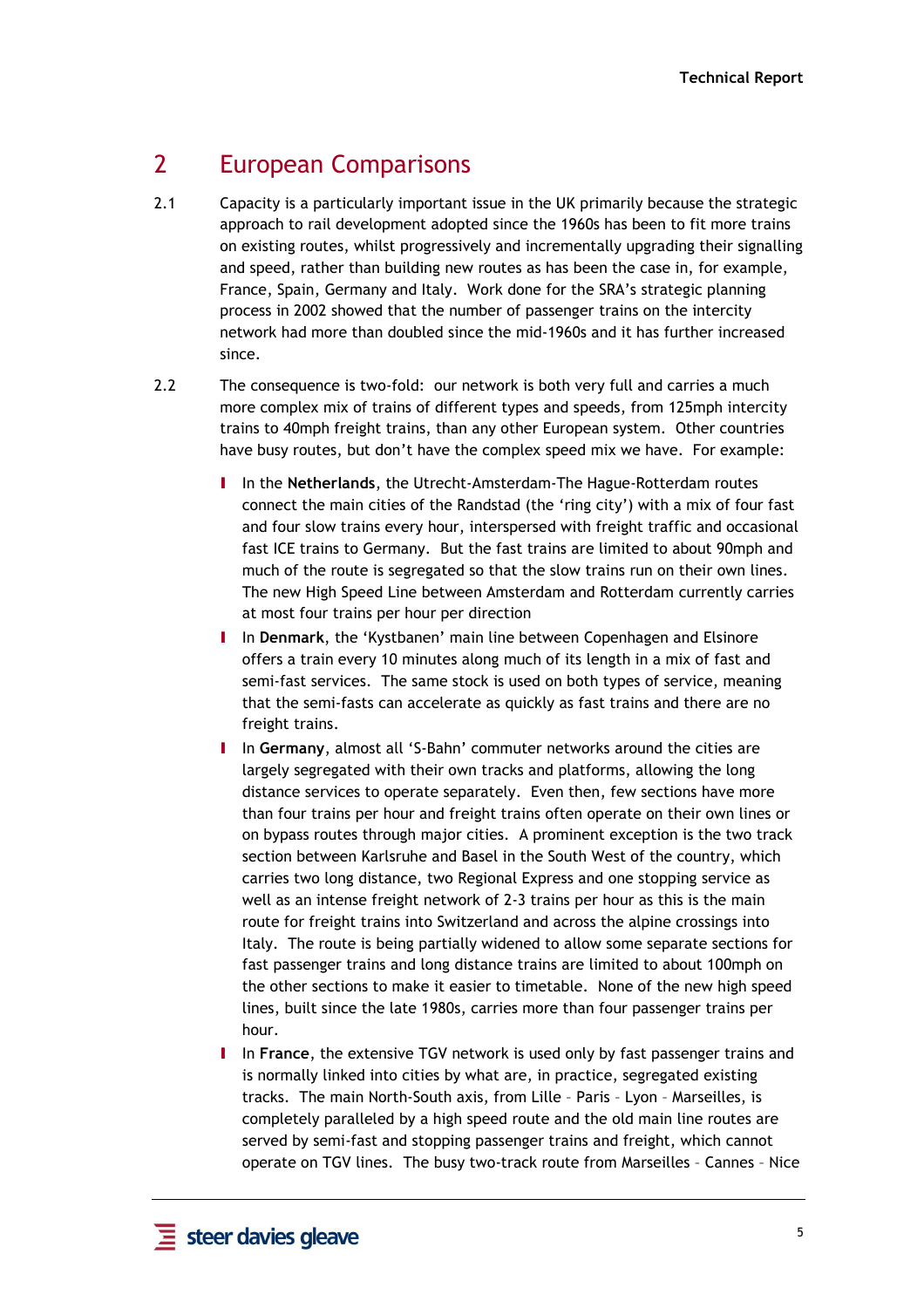– Ventimiglia remains, shared between TGV, regional and freight services, but here TGVs can only travel at the prevailing line speeds of about 90mph. The busiest section is the TGV line from the Ile de France region to Lyon, after the junction for trains from the 'interconnection' route via Charles de Gaulle Airport and Disneyland, which carries up to 13tph to a mix of destinations: Nice, Marseilles, Montpellier/Perpignan (and shortly Barcelona), Lyon, Grenoble, Evian, Annecy, Geneva, Lausanne, Berne, Zurich and Mulhouse. However these are all TGV trains with (nearly) uniform maximum speeds and acceleration and leave the line at a number of purpose built fully grade separated, high-speed junctions, making timetabling easier.

- I In Switzerland, none of the intercity routes currently has better than a half hourly frequency and they operate on tracks that are shared with a 30 minute stopping services and with freight, although some sections are effectively four tracked. There are also passing points at many secondary stations, allowing fast trains to overtake slow ones. The prevailing line speed, at about 100mph, is lower than in the UK, and this is the key to making such a dense service work effectively. By contrast, the dedicated high speed route from near Olten to Berne carries four fast trains per hour in each direction at up to 170mph.
- 2.3 A mix of train speeds is particularly damaging to route capacity. Although measures were taken under West Coast upgrade to separate out intercity from regional and local trains, there are still many interactions between them at key junctions and routes, not least the two-track section through the West Midlands from Rugby to Birmingham and Wolverhampton.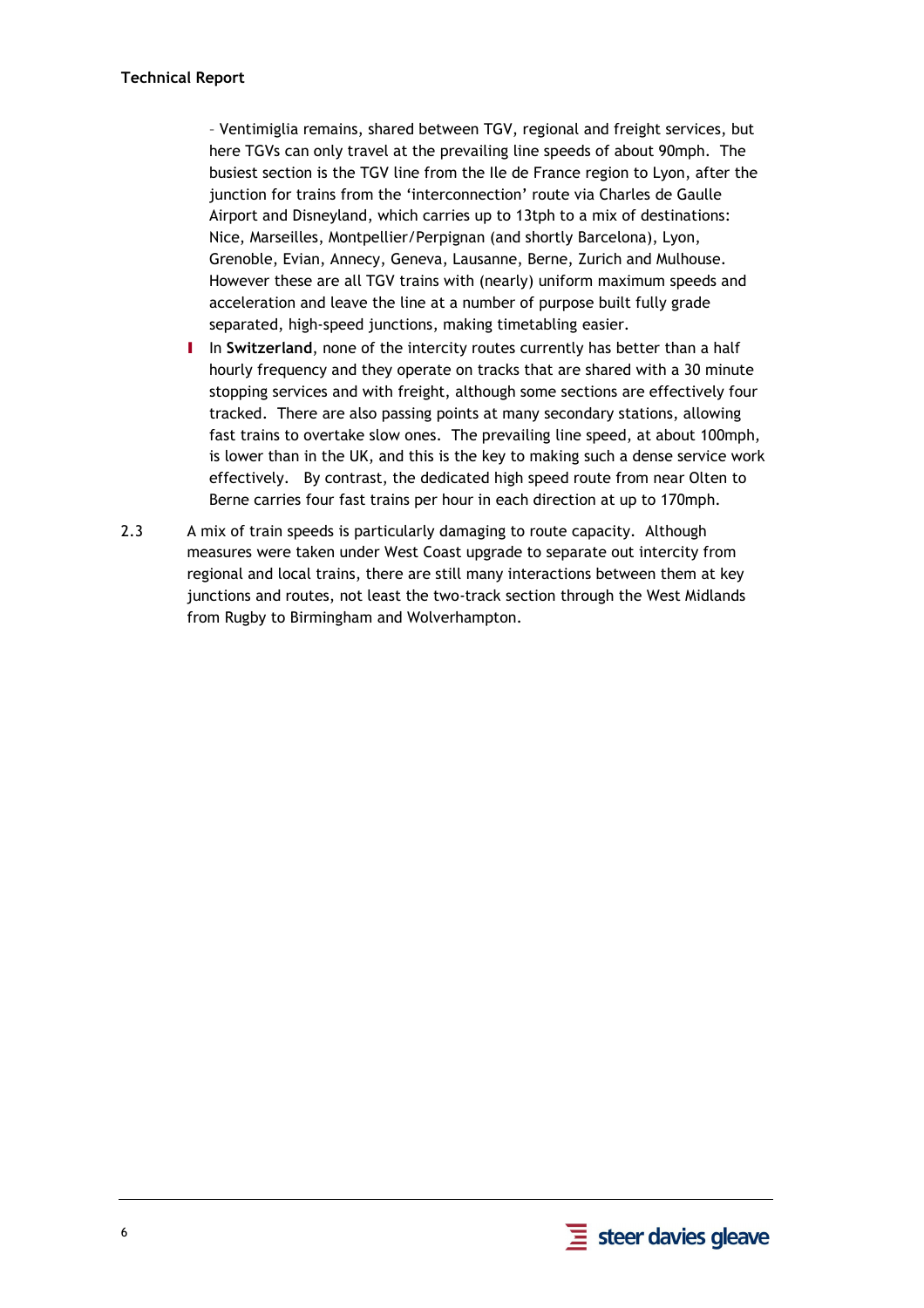### 3 How Capacity can be Measured

- 3.1 There are a number of ways in which capacity can, in principle, be measured:
	- I Paths per hour, i.e. the number of trains of a particularly characteristic on any given route. This is the approach commonly referred to within the rail industry. It is readily comprehensible and was used by the Strategic Rail Authority in preparing an indicative capacity statement for intercity trains as an input to what became the Route Utilisation Study (RUS) process. This simply assumed that capacity planning should be anchored around a core 'long distance, high speed' network of intercity trains running to a 30 minute or better frequency across most main lines. It is relevant and usable only at a high level, expressing a strategic intent, for example, rather than an outcome applicable to a specific section of route
	- I An extension of this is the Capacity Utilisation Index (CUI), which is the ratio between the number of trains timetabled in a route section and the number that theoretically could be timetabled in the absence of constraints such as junctions. The CUI measure does not, however, address the effect of junctions or mix of traffic with the result that a route that has a low CUI score could still in practice be capacity constrained because of these factors. So the CUI is not generally used in (for example) the Route Utilisation Study process.
	- I Network Rail has been looking at ways of illustrating the trade-offs between capacity, performance and journey times as part of the work it has been doing for Periodic Review 2013. Although the complexity of the network has meant that it was not yet possible to develop a set of high-level trade off graphs, it is understood that further work is in development on this.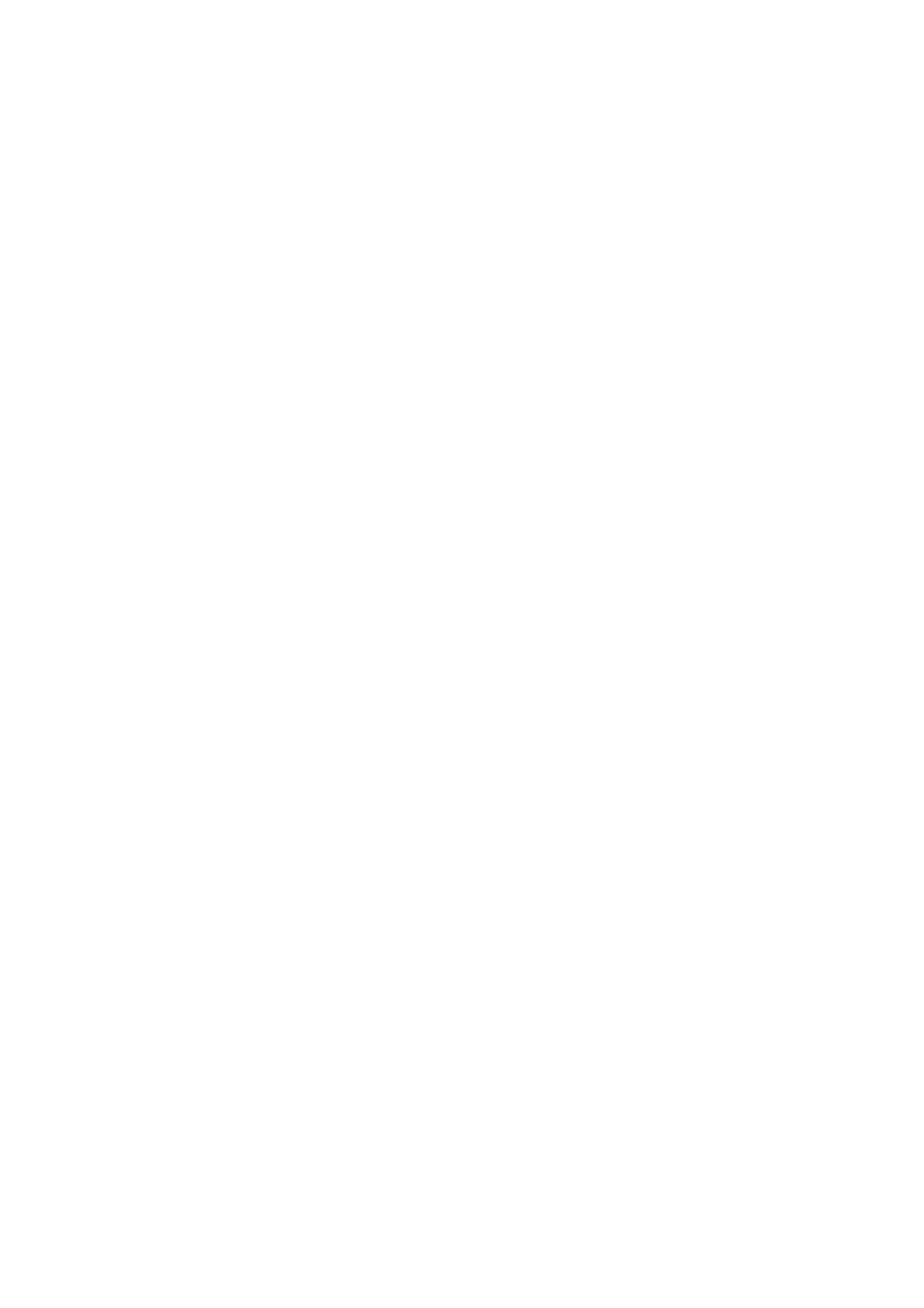## 4 Technological Advances

4.1 Network Rail plans to fit the new European Train Control System (ETCS), which is part of the European Rail Traffic Management System (ERTMS) to routes as they are resignalled. Earlier versions of this technology are in use on High Speed 1 and all high speed lines in France, Belgium, Italy and the Netherlands have either a predecessor of ETCS or ETCS with in-cab signalling. In Control Period 5, it is planned to fit ETCS to the Great Western Main Line and the East Coast Main Line south of Doncaster. The system essentially provides speed indications to drivers, based on traffic conditions ahead. The practical effect of this for train operations is that it might be possible for trains to operate slightly more closely together and for trains to resume their normal speed once a signal clears ahead more promptly (at present, a driver cannot know that a signal has cleared until he or she can see it). This may mean that line capacity can be increased somewhat (it has been suggested by perhaps a train per hour at most) although the limitations imposed by junctions, the mix of traffic types and speed restrictions will, of course, remain ,and in most cases these are very likely to remain as the controlling factor. In short, it would be wrong to presume any generalised capacity increase arising from ECTS at this time.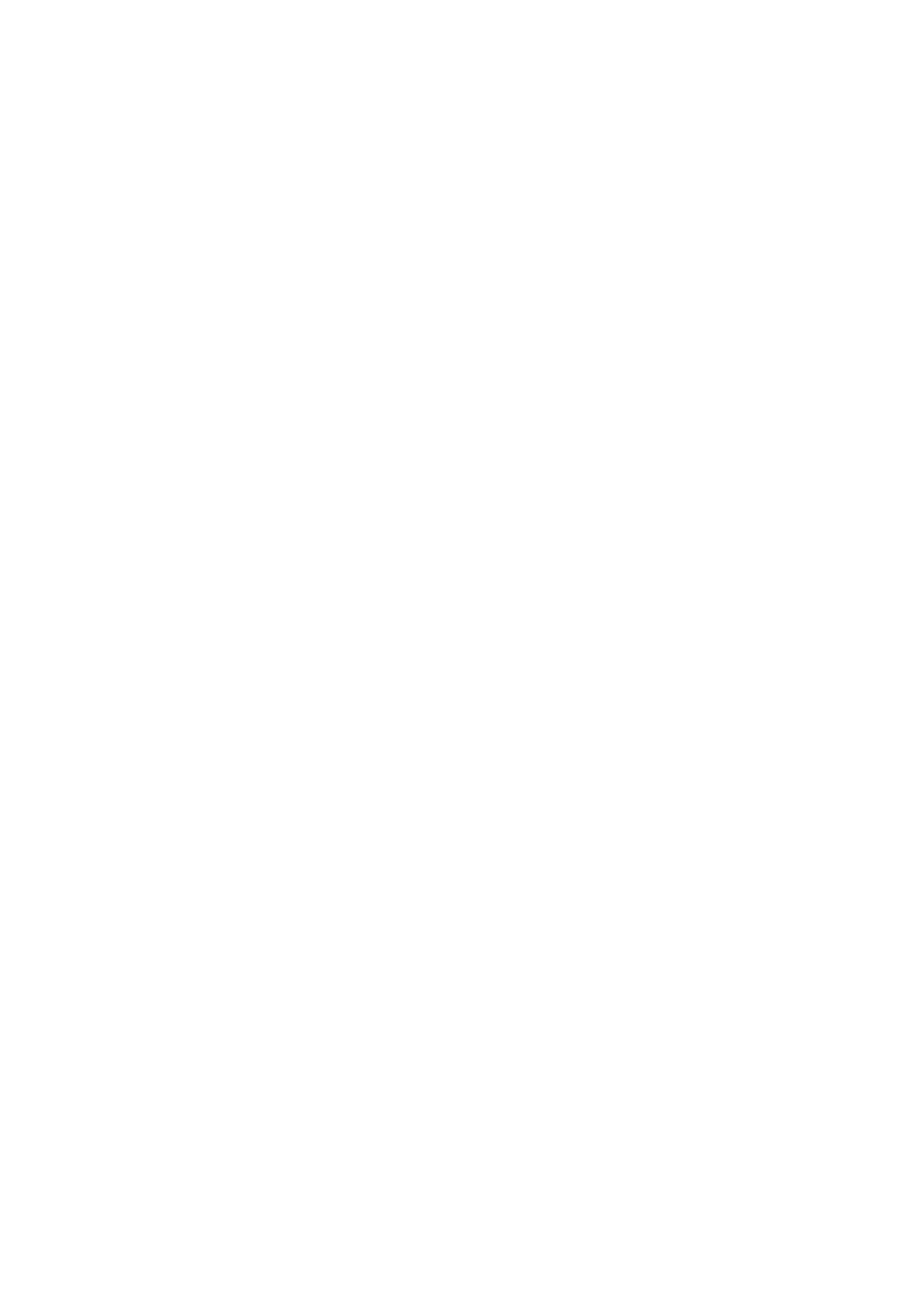# 5 Capacity and the North-South Routes

- 5.1 To assess capacity and timetabling issues, we have prepared a schematic chart of the position on the three main North-South routes. It reflects Steer Davies Gleave's current understanding of timetabled and committed paths on these lines following the various upgrades that will take place in Control Period 5 funded under the Final Determination that ORR will issue on 31st October (on the assumption that Network Rail accepts this settlement and does not appeal to the Competition Commission). It also reflects other known service changes. The major changes of both of these are:
	- I A junction project at Stafford and Norton Bridge, which allows for increased physical separation for cross-country trains between Birmingham and Stoke on Trent
	- I An additional Midland Main Line train per hour to Corby,
	- I Completion of the upgraded freight line between Peterborough and Doncaster via Lincoln, potentially also including a grade separated junction so that Northbound freights don't have to cross the East Coast Main Line on a flat crossing.
	- **I** Completion of station upgrades at Reading, Birmingham New Street and Peterborough
	- **I** First stage of electrification in the North West, connecting Manchester and Liverpool.
	- **I** Line speed improvements on the Midland Main Line.
- 5.2 We have also identified what the main constraints are in each case in providing more trains. In most cases, although these constraints are particular to the long term development and circumstances of each route they have an effect on total route capacity because they interact with each other.
- 5.3 Taking each route in turn:

### West Coast Main Line

- 5.4 Although originally built as a 2-track railway, the West Coast Main Line between London and Milton Keynes was soon expanded to four tracks at the start of the 20<sup>th</sup> Century and two further tracks were added at that stage to carry an electric stopping service between London and Watford thus (uniquely in the London area) freeing up no fewer than four tracks for intercity, outer suburban and freight trains serving destinations beyond London with limited need to stop at stations within the Greater London area.<sup>2</sup>, It operates with the a core London - Scotland trunk route together with high speed branches serving Birmingham, Liverpool and Manchester, which means the operation of the 'branch' junctions is particularly crucial. These are:
	- **I** Rugby, for the route to Coventry, Birmingham and Wolverhampton,

 $\overline{a}$ 2 All other four track main line routes (South Central, South West, Great Western, Midland, East Coast and Great Eastern) have a fast line and a slow lines, the latter serving the smaller stations on the route meaning that timetables need to be balanced to allow a sensible mix of 'all stations' and 'semi-fast' trains.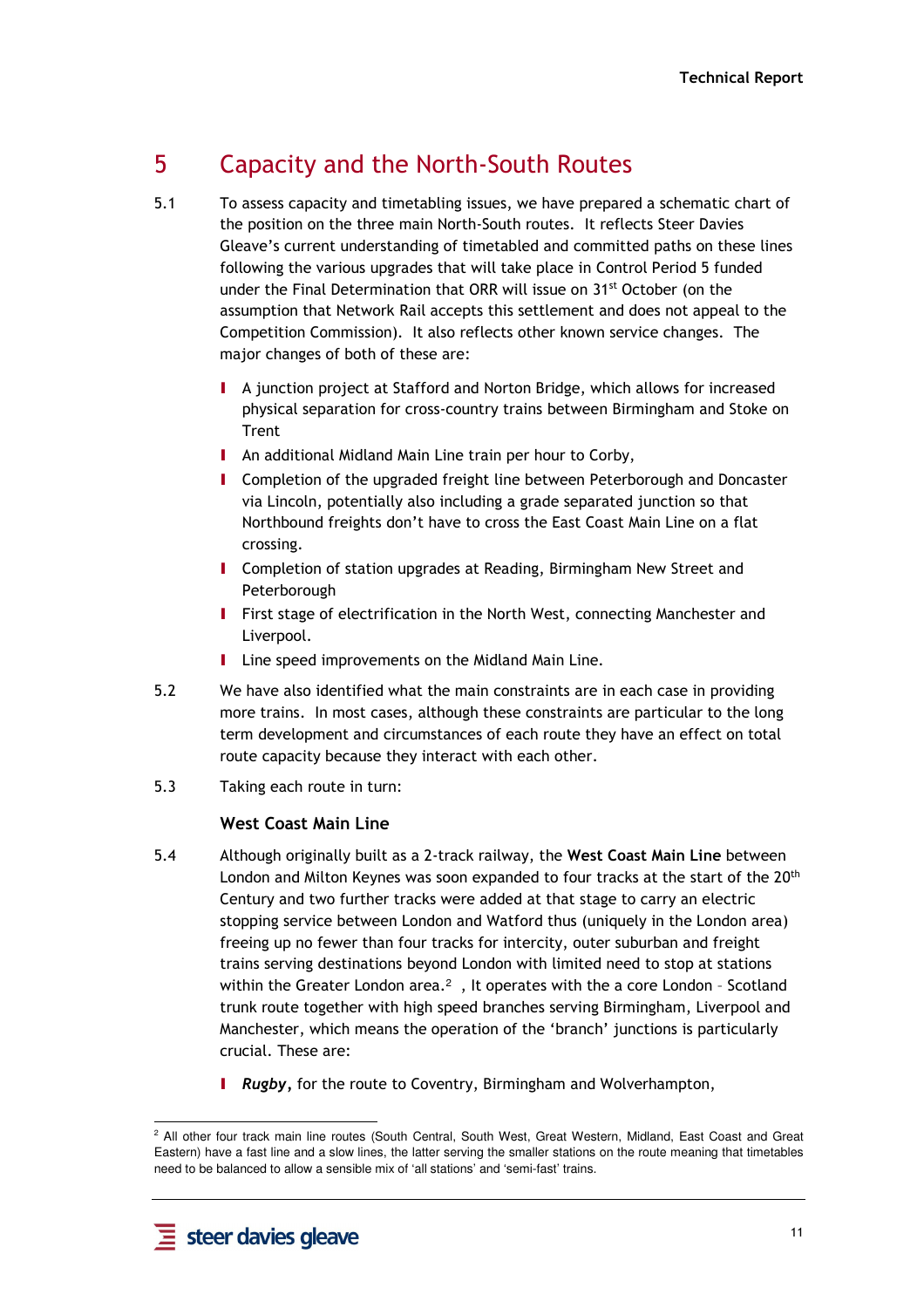- **I** Colwich, for the route to Stoke on Trent and Manchester
- **I** Stafford, where two main lines from Birmingham and London to Lancashire and Scotland merge together
- **I** Crewe, where a second route to Manchester, via Wilmslow rather than Stokeon-Trent, diverges, as does the main line to Chester, North Wales and Holyhead
- **I** Weaver, for the route to Runcorn and Liverpool.
- 5.5 There are also other junctions on the route, especially between Warrington and Preston, which constrain capacity significantly.
- 5.6 Under the 2002-08 upgrade, the route was further upgraded between Rugby and Colwich junction to provide four tracks, two fast and two slow, along practically the whole section in order to improve capacity for freight and stopping passenger trains once the fast, frequent Pendolino service to Manchester, Liverpool and Scotland began. Use of higher performance trains has meant that the line speed was also increased to 125mph on most sections. As a consequence, the West Coast fast line inter-city trains operate largely separately on the main southern section of the route itself, although flat crossings remain at two places South of Rugby in order to allow suburban trains to Leighton Buzzard, Milton Keynes and Northampton to use the fast lines out of Euston. (A third 'reserve' crossing is available at Bourne End, further south.) But this doesn't mean that there is no interaction with freight and slower local passenger services, since all of the intercity trains operate over sections of line in the Midlands and further north where track is shared with these other categories of train. Where fast and stopping services operate over the same tracks, the slow services are typically timed to commence their journey on the shared section just behind the fast service, in order to maximise use of track capacity. This causes a significant performance risk in the event of the fast service running late.
- 5.7 The main capacity constraints on the line are:
	- I Rugby-Birmingham, which is a two-track section which, each hour, carries a mix of:
		- three fast intercity services,
		- **three stopping trains for Birmingham,**
		- one cross country service from Reading to Birmingham and further North, and
		- at least one intermodal North-South freight that crosses over the line at Coventry.
	- I London Milton Keynes fast lines, which are constrained by the need for outer suburban trains to cross over to the slow lines at one of the two main possible crossing points (Ledburn and Hanslope)
	- I London Milton Keynes slow lines, which are constrained by the mix of freight trains and semi-fast and stopping passenger trains.
	- I Rugby Nuneaton, which contains a three track section so that northbound freight and fast passenger trains share the same track
	- I Colwich/Stafford Junctions, where a mix of flat crossings and interactions between the Birmingham and Trent Valley routes constrain capacity.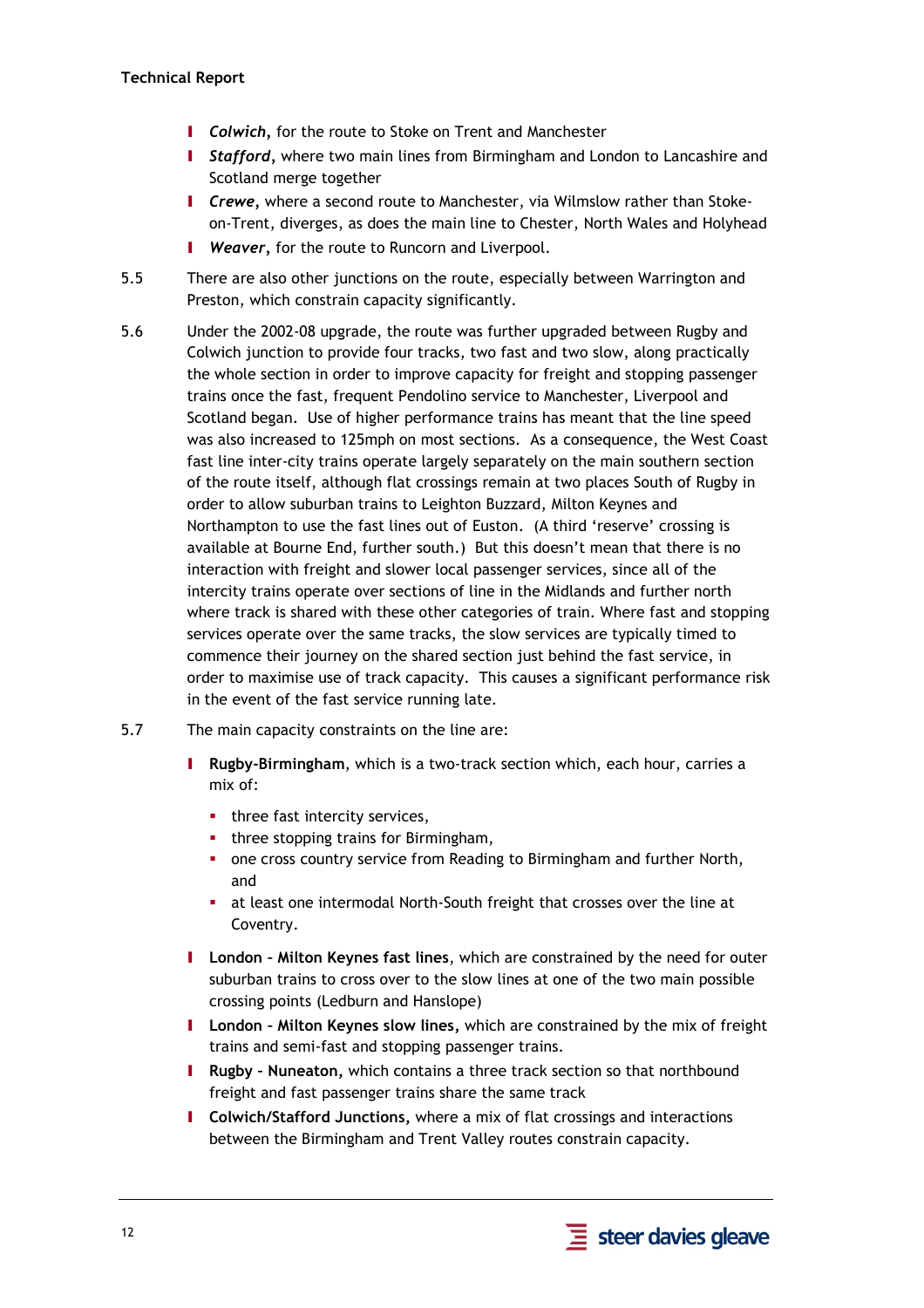- I Stockport Manchester, especially the approach to Piccadilly station where the mix of fast and stopping trains severely curtails operational flexibility.
- **I** Crewe Preston, which is largely a two track section carrying a heavy mix of intercity, freight and stopping trains, with crossing movements of regional services at a number of locations such as Crewe and Warrington.
- **I** Preston-Motherwell, which is also a two track section carrying substantial freight traffic, which has lower speeds than passenger, with a very limited number of points at which passenger trains can pass freight trains.
- I Motherwell-Glasgow, where Anglo-Scottish intercity trains interact with the Strathclyde regular interval suburban network.
- 5.8 Examples of problems that have arisen on route capacity on the West Coast are:
	- I Reinstatement of intercity services to Shrewsbury and Blackpool, which was turned down by ORR in July 2013.
	- I Local services connecting Rose Hill in Manchester with Bolton via Oxford Road. The Rose Hill trains now have to terminate at Manchester Piccadilly because of shortage of paths across all the tracks at Piccadilly.
	- **I** Through services from Liverpool to Leeds and Newcastle, where aspirations to increase frequency cannot be met for the same reason stopping trains between Birmingham and Stoke.
	- I Calls by intercity trains at Macclesfield which have been significantly reduced.
	- **I** Pathing of possible open access services, including those from Huddersfield.
	- I Calls by intercity trains at Watford Jnc. Milton Keynes which have had to be significantly reduced, making it harder to reach Birmingham, the North West and Scotland in peak times.
	- I Stopping trains between Coventry and Birmingham which had to be split into two services to fit in with fast intercity trains, necessitating a change of train on some journeys.
	- I Cross Country trains, where one train an hour on the 30 minute service between Southampton, Oxford and Birmingham has had to be diverted away from Coventry while the remaining train has had to be (marginally) slowed down because of capacity problems at this busy junction.
	- **I** The option of accelerating the Class 350s on the fast lines between London and Rugby so that they reach 110mph, since capacity is heavily restricted. It has so far proved possible to find one off peak path for these and discussion is continuing about whether two peak paths can be identified with acceptable performance impacts. This is proving highly challenging
	- I Good quality day-time freight paths that do not require trains to be put in passing loops for extended periods.
	- I Regional trains between Crewe, Liverpool and Preston, particularly at Winsford, where the two track bottleneck poses particular problems.
	- I Acceleration of London-Glasgow intercity services to a long term goal of below 4 hours, given capacity constraints between Motherwell and Glasgow Central.

#### Midland Main Line

5.9 Following the opening of the first stage of the Thameslink project in 2007 and the major reconstruction of St. Pancras station, the four-track Midland Main Line now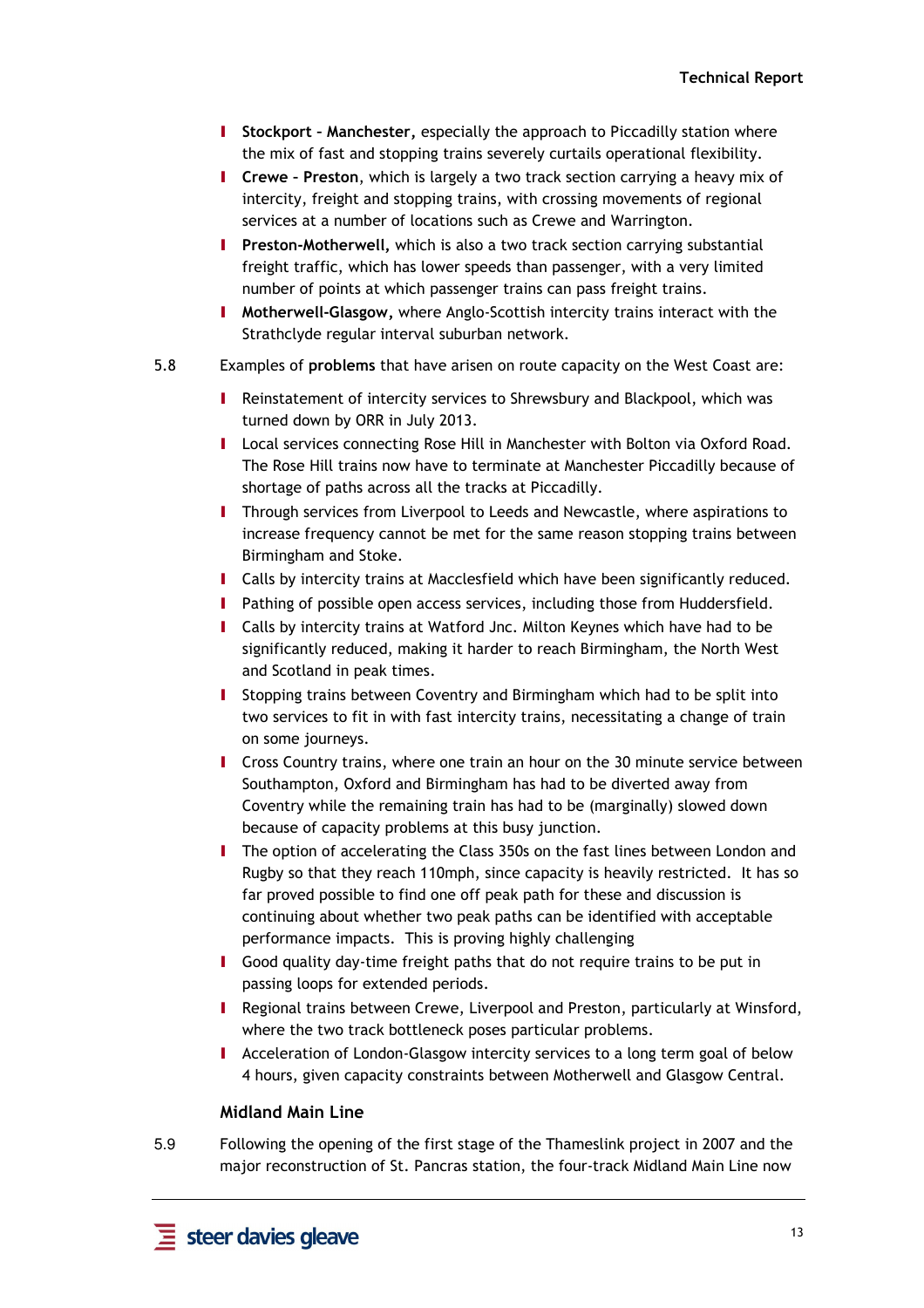feeds into both a high level terminus at St. Pancras (for intercity trains) and the low level through platforms (for commuter trains), offering six platforms altogether. Once the second stage of Thameslink opens in 2019, the line will carry 19 intercity and suburban trains per hour at the peak in each direction, its limit, given the need to work the service with the 10 Thameslink commuter trains per hour that will operate onto the East Coast Main Line from the low level platforms. Beyond Bedford, the route is mostly two track as far as Leicester (with a separate largely single freight line running in parallel) and Loughborough where it splits into three: Sheffield (via Derby), Sheffield (via Erewash valley) and Nottingham. The approach from the South to Sheffield is also busy, as the number of intercity and regional trains approaching the city from the London, Birmingham, Nottingham and Manchester directions has increased by more than a quarter over the past decade.

- 5.10 The main constraints on this line are:
	- I Interaction between fast and slow Thameslink services. North of St. Pancras a three tier service (intercity, outer suburban and inner suburban) operates over two pairs of tracks. Therefore fast Thameslink trains emerging from the Thameslink tunnel cross over onto the fast lines in order to overtake stopping trains and then cross back over to the slow lines further from London. Each of these 'moves' is over flat crossings (and due to the arrangement of tracks, conflicts with traffic in the opposite direction) and so must be timetabled and operated with great precision given the density of traffic on the line.
	- I Leicester area: Where the main passenger and freight route from East Anglia to Birmingham crosses over the Midland Main Line. Some improvements are being proposed here for CP6.
	- I Sheffield area: Sheffield has become a very busy station, with trains merging from three routes to the South (from Manchester, Nottingham (Erewash) and Derby).
- 5.11 Examples where route capacity constraints on the Midland Main Line have precluded the introduction of desired service increases:
	- **I** Further increase in the number of Thameslink trains to St. Albans and beyond, using the fast lines
	- I Expansion of regional services between Nottingham Sheffield/Leeds.

### East Coast Main Line

5.12 The last major capacity upgrade of the East Coast Main Line was in the 1950s, when additional tracks were constructed North of Barnet as far as Welwyn Garden City, but this still left a substantial section of two-track track across Welwyn Viaduct and through two tunnels immediately North of it, as well as a further twotrack section between Huntingdon and Peterborough. These impose a considerable bottleneck on operations but removing them would be (particularly in the case of Welwyn) a major engineering and planning challenge. The line was electrified throughout by 1991 and the track layout at King's Cross simplified following the closure of the large freight terminal to the West of the Station in the 1970s. An improvement planned for the next Control Period is the diversion of freight trains between Peterborough and Doncaster on an upgraded cross-country route via Lincoln. This will give more recovery time for fast intercity trains between these

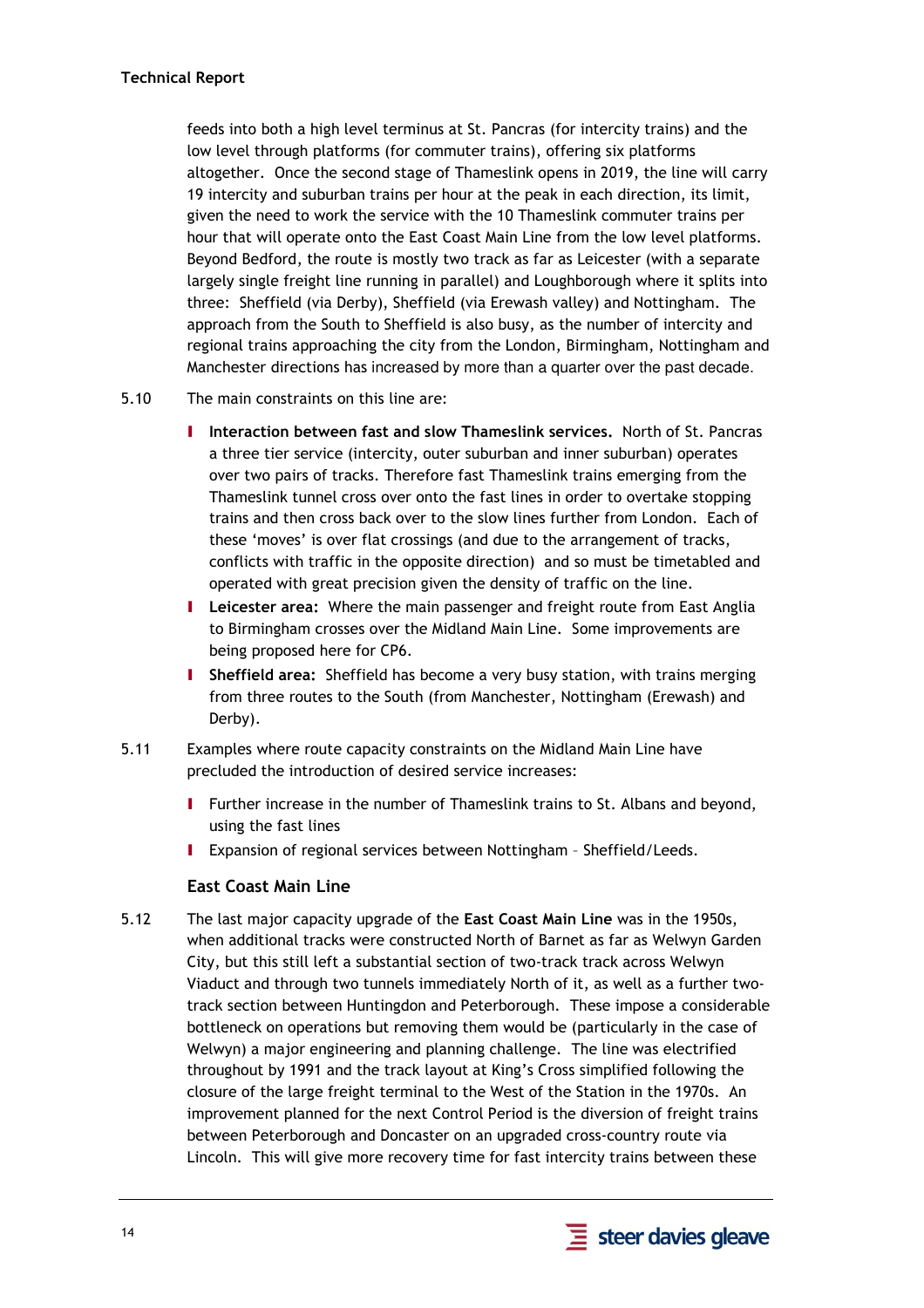points although a new grade separated junction to allow freight trains from the London area to access the line is needed to maximize capacity. Leeds station and its southern approaches were completely rebuilt in 2000-02 (the Leeds six tracking project), when two new through platforms were added. The complex junction at Doncaster (where East-West and North-South trains meet each other at a set of flat crossings) is a significant constraint. As noted above, Network Rail is intending to fit the new radio-based signalling system (ERTMS) to the line by 2019. By providing a more sophisticated set of speed indications to drivers than is possible under the current 'colour light' system, this may make it easier to recover when trains are late. The DfT is also procuring new bi-mode and electric IEP trains for the route, providing more capacity and reduced journey times.

- 5.13 The main capacity constraints on the line are:
	- **I** Alexandra Palace to Welwyn Garden City, where a three tier service (intercity, outer suburban and inner suburban) operates over two pairs of tracks
		- Welwyn Viaduct and Tunnels, and Huntingdon-Peterborough, which are both two track sections
		- **Doncaster Leeds, which is a two track section carrying a mix of intercity,** cross country, regional and stopping trains. In addition, with the growth of traffic into Leeds, platform capacity is now a problem again despite the additions in 2002.
		- Newcastle Dunbar Edinburgh, a two track section with minimal passing points, carrying an increasing number of freight and passenger trains. The mix of passenger and freight services feeding into Edinburgh Waverley from the East has emerged as a major constraint in recent years as commuter travel into Edinburgh has increased.
- 5.14 Examples where route capacity constraints on the East Coast Main Line have precluded the introduction of desired service increases:
	- I Further expansion of open access services, for example from Lincoln, Grimsby or Middlesbrough.
	- I Intercity calls at Stevenage, which are now reduced to every two hours in order to maximise capacity.
	- **I** Increase of peak trains from Cambridge to London.
	- I Increase of commuter services from Wakefield to Leeds.
	- I Local services in Scotland from Berwick/North Berwick to Edinburgh

#### Route section categorisation: green/orange/red

- 5.15 As explained above, there is no single measure of route capacity used by the rail industry in Britain. The question of whether or not a further train service can be added is therefore a matter pursued by a process, rather than by reference to a database or a directory.
- 5.16 The various factors that affect capacity were listed above. In attempting to describe the status of various sections of the north-south main lines in respect of capacity, it is necessary to take account of the reality that different applications by train operating companies to run a single extra train over a given section of route may have differing outcomes in terms of regulatory approval, depending on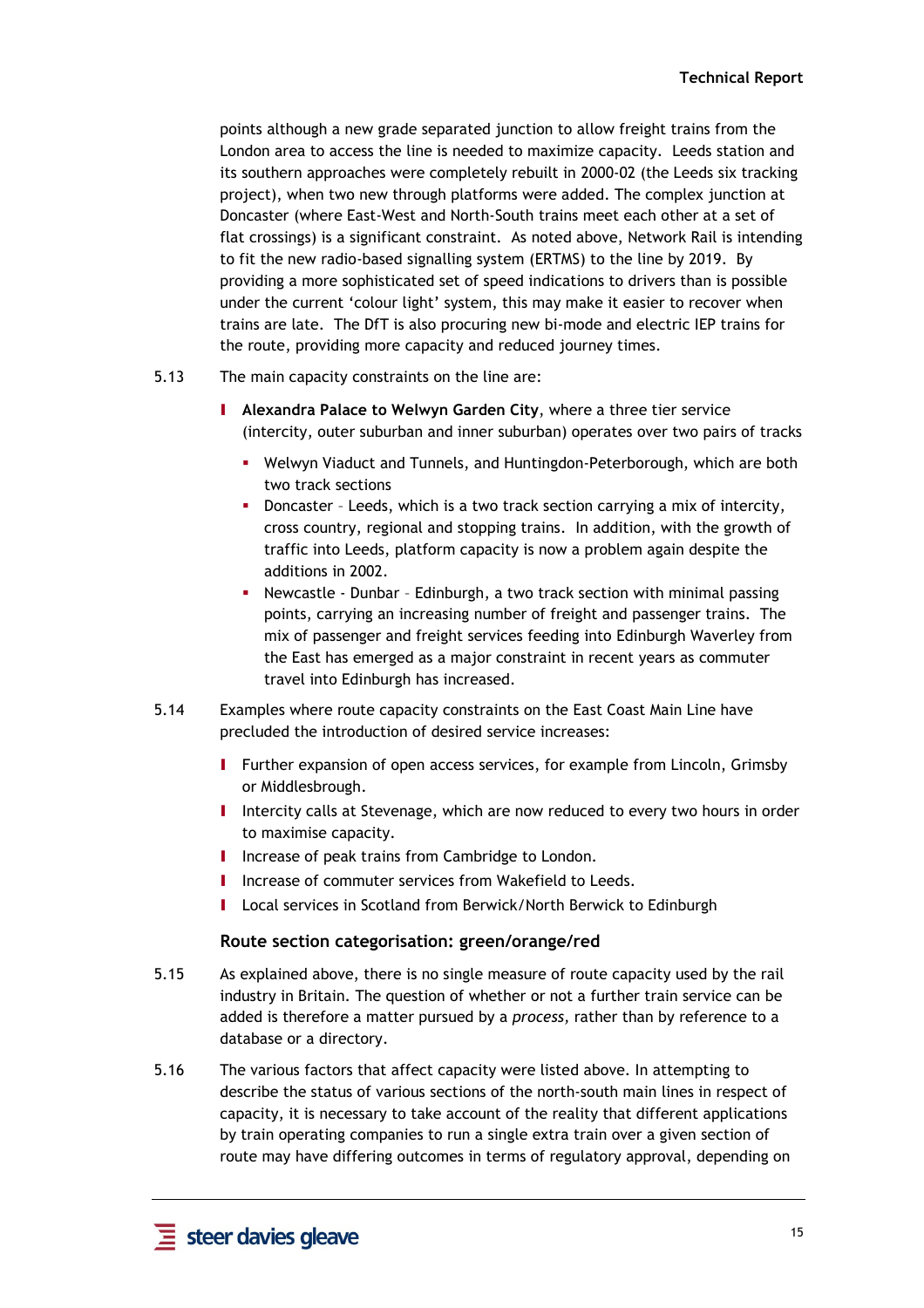### Technical Report

the way in which ORR assesses its statutory duties in each case. In other words, a view has to be taken, which is inevitably judgemental, about regulatory outcomes.

- 5.17 When considering how timetables might be changed, the starting point is set by the access rights of existing train operators (both passenger and freight). These are expressed in Track Access Agreements between the train/freight operating companies (TOCs) and Network Rail. The TOC and Network Rail will develop a Track Access Agreement and seek approval from the Office of Rail Regulation (ORR). If sufficient 'white space' is available in the timetable without interfering with other trains at junctions or stations, then the process is relatively straightforward: the TOC and Network Rail will put together an agreement and send it to ORR for approval. However, it is normally the case that some changes to existing times have to be made. This process was envisaged at privatisation and, as a consequence, access rights do not confer an unalterable lien on any particular timetable time: there are mechanisms in the agreements to allow all train times to be altered ('flexing rights') by a few minutes in order to better integrate the timetable together. In addition, other rights ('quantum rights') are sometimes granted in higher level terms which set out the number of trains that can run but without specifying timings. Finally, it should be noted that all track access agreements are time limited and that rights to any particular slot will therefore eventually lapse through the effluxion of time.
- 5.18 From time to time, broader changes need to be made. Recent examples have been the timetable behind the West Coast route modernisation, Crossrail and the new East Coast 'Eureka' timetable introduced in 2010. In this case, discussion needs to be had between train operators about changing some of their access agreements. In the case of West Coast, a negotiating process, led by the SRA, was needed to establish the changes and tradeoffs needed to refocus the West Coast Main Line timetable.
- 5.19 The heart of the process is the development of a timetable, based on the precise technical capabilities of the trains that will actually operate as opposed to the expected characteristics of trains not yet in place. The timetable needs to cover the entire day to make sure that maintenance and stabling patterns can be encompassed with the technical and crewing requirements of the various fleets that will be used. It is only when a timetable of this detail is created that Network Rail, train operators and ORR can ultimately form definite views on how much further (if at all) the capacity of any route can be increased. Some of this has been done in order to support the West Coast LM110 project, which potentially will produce two additional fast line peak paths per hour, but a more comprehensive analysis of the three lines alongside each other would be needed to fully examine the question of what useful spare capacity remained.
- 5.20 In today's structure, this would be carried out by Network Rail under the Long Term Planning Framework studies which are reviewing capacity on each route in turn and their outcome would be subject to scrutiny by ORR. In addition, Network Rail operates an 'Event Steering Group' process which is designed to finally resolve the detailed timetable once the main decisions on access rights on any given section are taken. Such Groups are currently meeting to resolve the detailed timetables for West Coast in 2016 and East Coast in 2018.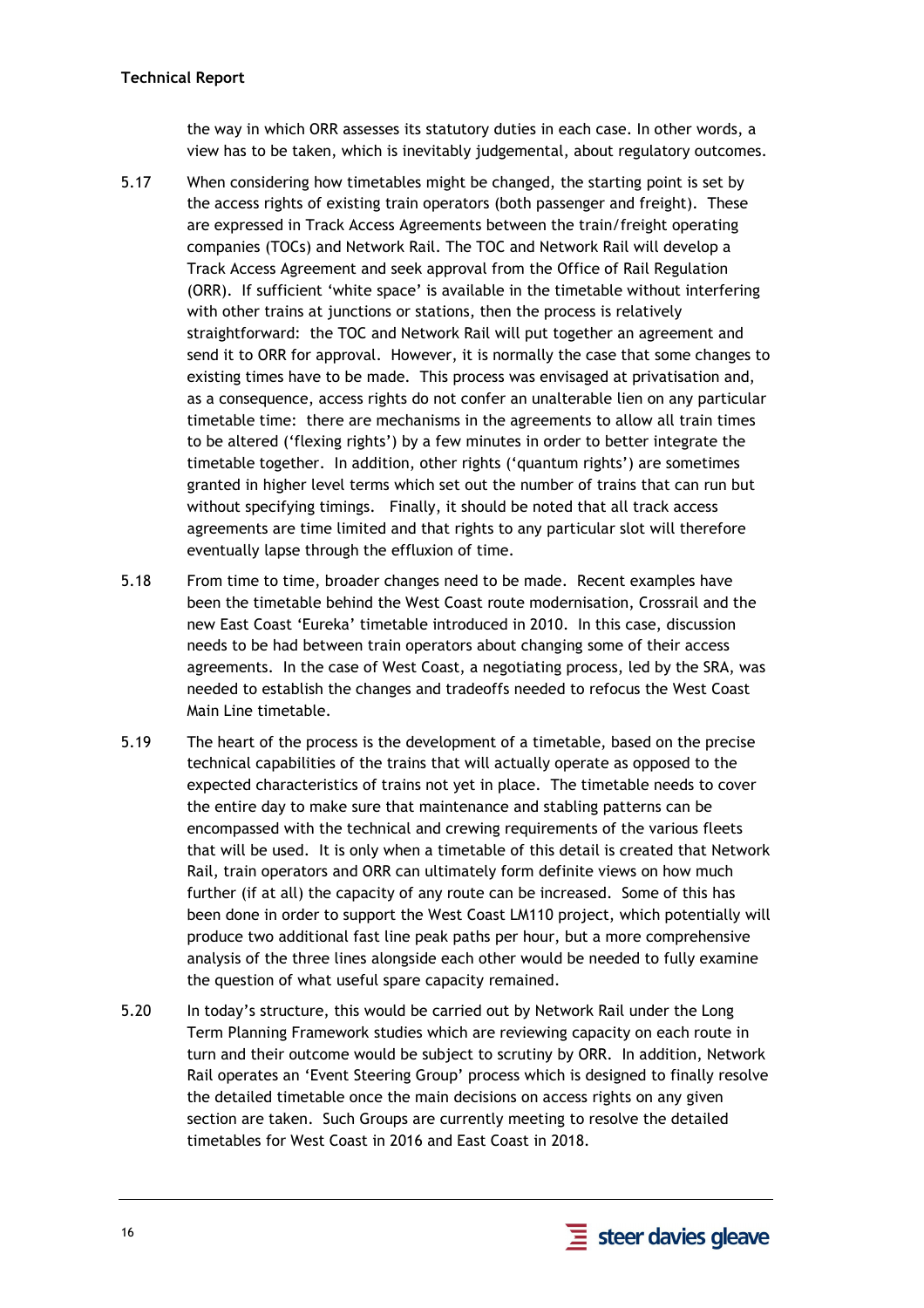- 5.21 In addition, where changes to track access agreements are needed these must be consulted upon so that other train companies, stakeholders and others with an interest, such as MPs, can input into the process. ORR must consider the views of all parties and, in reaching a decision, state its reasoning for reaching it. In the case of the recent Virgin application to reinstate services to Blackpool and Shrewsbury this process took about 18 months and the application was ultimately turned down because of ORR's concern that performance on the route would be adversely affected. The process of developing new access rights can therefore be categorised as broad-ranging, open and not necessarily very rapid.
- 5.22 Despite the absence of a comprehensive analysis of this kind , it is possible to illustrate the state of affairs on the main lines – as shown in Figure 5.1 (at the end of the document), using the following system to grade the availability of spare capacity:
	- I Green means low pressure: there is a significant amount of spare capacity in that route section
	- I Orange means medium pressure: that there is some spare capacity in that route section
	- I Red means high pressure: that the route is 'at capacity' (see definition below).
- 5.23 'At capacity' means that it is judged that in relation to today's working timetables and with today's mix of potential train types, after allowance is made for changes being brought about in Control Period 5, it is not possible to add a further train path in peak travel periods unless something else significant changes, such as:
	- a. A deterioration in train service punctuality,
	- b. The need to make some changes in the timetables of existing services (e.g. changing stopping patterns, or extending some journey times),
	- c. The introduction of a different type of train, with performance capabilities that allow, for example, greater homogeneity in the section timings of successive trains<sup>3</sup>
	- d. Route re-signalling, and/or
	- e. The need for a complete re-cast of the train plan.
- 5.24 Clearly, there are situations where these conditions could be met for example in the margins of peak hours of operation (but not within the 'high peak 'period') and when a wholesale timetable recast is being contemplated. But it should be recognised that in general there will be some loss of outputs for some passengers or freight customers somewhere wherever additional services are added to 'red' section routes.
- 5.25 It is clear that the 'red' sections, which are at key points on each of these routes, pose significant constraints. Thus, for example, although there is capacity to operate more trains solely between Grantham and York, these cannot readily be extended to London or Newcastle because these are in 'red' sections.
- 5.26 Orange denotes that some capacity is available. In these sections it would be possible to timetable additional trains without significant detriment to the existing

 $\overline{a}$ 

 $3$  Two examples are the adoption of electric traction for freight operation over the northern section of the West Cast Main Line, and the deployment of faster commuter trains (with an operating speed of 110 mile/h, closer to the operating speed of the intercity stock at 125 mile/) over southern sections of the West Coast Main Line).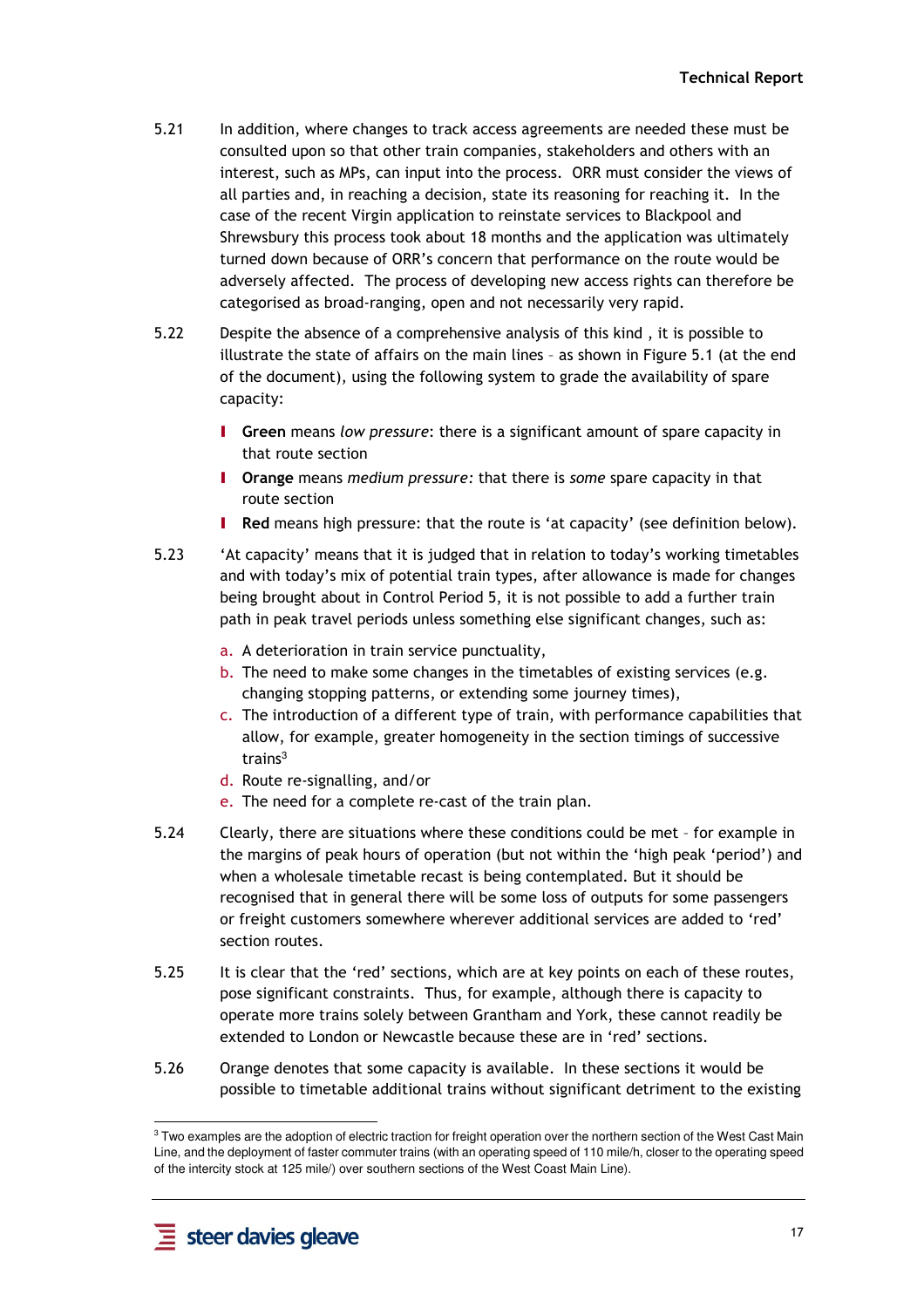### Technical Report

train plan on those sections. Similarly, green indicates that significant capacity is available on those sections of routes. But of course, the usability of 'spare capacity' in orange and green sections depends on circumstances and is dependent on avoiding areas marked red.